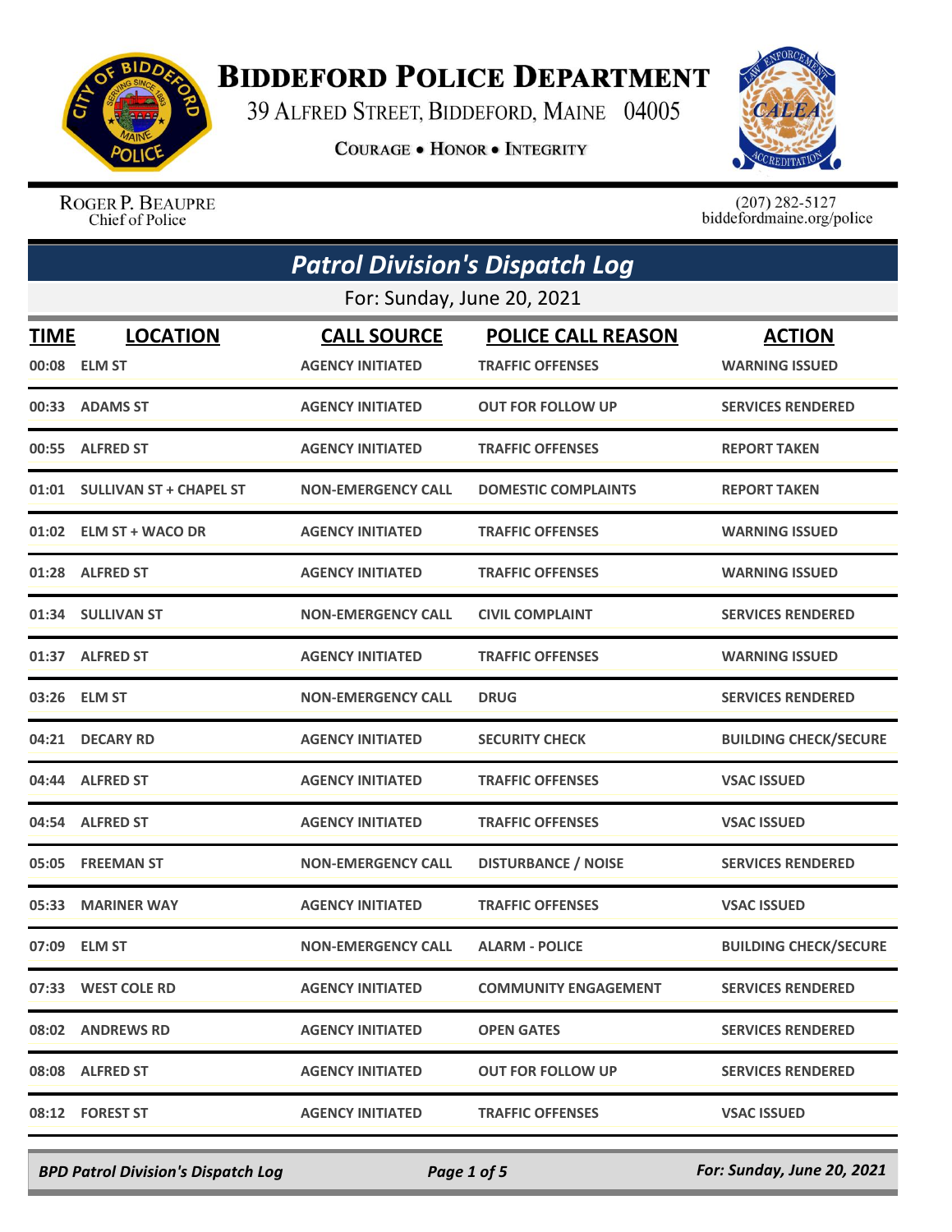| <b>TIME</b> | <b>LOCATION</b>                | <b>CALL SOURCE</b>                                  | <b>POLICE CALL REASON</b>                                                | <b>ACTION</b>                |
|-------------|--------------------------------|-----------------------------------------------------|--------------------------------------------------------------------------|------------------------------|
| 08:16       | <b>POOL ST + LIBBY DR</b>      | <b>AGENCY INITIATED</b>                             | <b>TRAFFIC OFFENSES</b>                                                  | <b>WARNING ISSUED</b>        |
|             | 08:38 RIVER RD + BUZZELL RD    | <b>AGENCY INITIATED</b>                             | <b>TRAFFIC OFFENSES</b>                                                  | <b>WARNING ISSUED</b>        |
|             | 08:46 FORTUNES ROCKS RD        | <b>AGENCY INITIATED</b>                             | <b>COMMUNITY ENGAGEMENT</b>                                              | <b>NO VIOLATION</b>          |
| 08:52       | <b>BEACH HOUSE LN</b>          | <b>AGENCY INITIATED</b>                             | <b>COMMUNITY ENGAGEMENT</b>                                              | <b>NO VIOLATION</b>          |
| 08:53       | <b>BUZZELL RD</b>              | <b>AGENCY INITIATED</b>                             | <b>OUT FOR FOLLOW UP</b>                                                 | <b>SERVICES RENDERED</b>     |
| 09:10       | <b>HILL ST + WEST ST</b>       | <b>AGENCY INITIATED</b>                             | <b>TRAFFIC OFFENSES</b>                                                  | <b>WARNING ISSUED</b>        |
| 09:18       | <b>NEWTOWN RD</b>              | <b>AGENCY INITIATED</b>                             | <b>ANIMAL COMPLAINT</b>                                                  | <b>SUMMONS ISSUED</b>        |
|             |                                | CHARGE: NOISE ORDINANCE VIOLATION - ANIMALS / BIRDS | OFFENDER: CIVIL VIOLATION BY A MALE  AGE: 61  RESIDENT OF: BIDDEFORD, ME |                              |
| 09:29       | <b>ELM ST</b>                  | <b>NON-EMERGENCY CALL</b>                           | <b>ANIMAL COMPLAINT</b>                                                  | <b>SERVICES RENDERED</b>     |
|             | 09:42 POOL ST + LIBBY DR       | <b>AGENCY INITIATED</b>                             | <b>TRAFFIC OFFENSES</b>                                                  | <b>WARNING ISSUED</b>        |
| 09:46       | <b>BIRCH ST</b>                | <b>WALK-IN AT STATION</b>                           | <b>DISTURBANCE / NOISE</b>                                               | <b>REPORT TAKEN</b>          |
| 09:47       | <b>ALFRED ST + PORTER ST</b>   | <b>AGENCY INITIATED</b>                             | <b>TRAFFIC OFFENSES</b>                                                  | <b>WARNING ISSUED</b>        |
| 09:50       | <b>HILL ST</b>                 | <b>AGENCY INITIATED</b>                             | <b>PAPERWORK</b>                                                         | <b>PAPERWORK NOT SERVED</b>  |
|             | 10:04 WEST ST                  | <b>E-911 CALL</b>                                   | 911 MISUSE                                                               | <b>SERVICES RENDERED</b>     |
| 10:06       | <b>MAIN ST</b>                 | <b>AGENCY INITIATED</b>                             | <b>PAPERWORK</b>                                                         | <b>PAPERWORK NOT SERVED</b>  |
|             | 10:11 POOL ST + ANGEL LN       | <b>AGENCY INITIATED</b>                             | <b>TRAFFIC OFFENSES</b>                                                  | <b>WARNING ISSUED</b>        |
|             | 10:16 BRADBURY ST              | <b>AGENCY INITIATED</b>                             | <b>PAPERWORK</b>                                                         | <b>PAPERWORK NOT SERVED</b>  |
|             | 10:30 ELM ST                   | <b>AGENCY INITIATED</b>                             | <b>PAPERWORK</b>                                                         | <b>PAPERWORK NOT SERVED</b>  |
|             | 10:32 ALFRED ST                | <b>AGENCY INITIATED</b>                             | <b>TRAFFIC OFFENSES</b>                                                  | <b>VSAC ISSUED</b>           |
|             | <b>10:34 FORTUNES ROCKS RD</b> | <b>NON-EMERGENCY CALL</b>                           | <b>PARKING COMPLAINT</b>                                                 | <b>PARKING TICKET ISSUED</b> |
|             | 10:44 SACO FALLS WAY           | E-911 CALL                                          | <b>MENTAL ILLNESS CASES</b>                                              | <b>SERVICES RENDERED</b>     |
|             | <b>10:50 HILL ST</b>           | <b>AGENCY INITIATED</b>                             | <b>PAPERWORK</b>                                                         | <b>PAPERWORK NOT SERVED</b>  |
|             | <b>10:52 FORTUNES ROCKS RD</b> | <b>AGENCY INITIATED</b>                             | <b>COMMUNITY ENGAGEMENT</b>                                              | <b>SERVICES RENDERED</b>     |
|             | 11:10 ALFRED ST                | <b>AGENCY INITIATED</b>                             | <b>TRAFFIC OFFENSES</b>                                                  | <b>WARNING ISSUED</b>        |
|             | 11:25 ALFRED ST                | <b>AGENCY INITIATED</b>                             | <b>TRAFFIC OFFENSES</b>                                                  | <b>WARNING ISSUED</b>        |
|             | 11:30 POOL ST                  | <b>NON-EMERGENCY CALL</b>                           | <b>ANIMAL COMPLAINT</b>                                                  | <b>SERVICES RENDERED</b>     |
|             |                                |                                                     |                                                                          |                              |

*BPD Patrol Division's Dispatch Log Page 2 of 5 For: Sunday, June 20, 2021*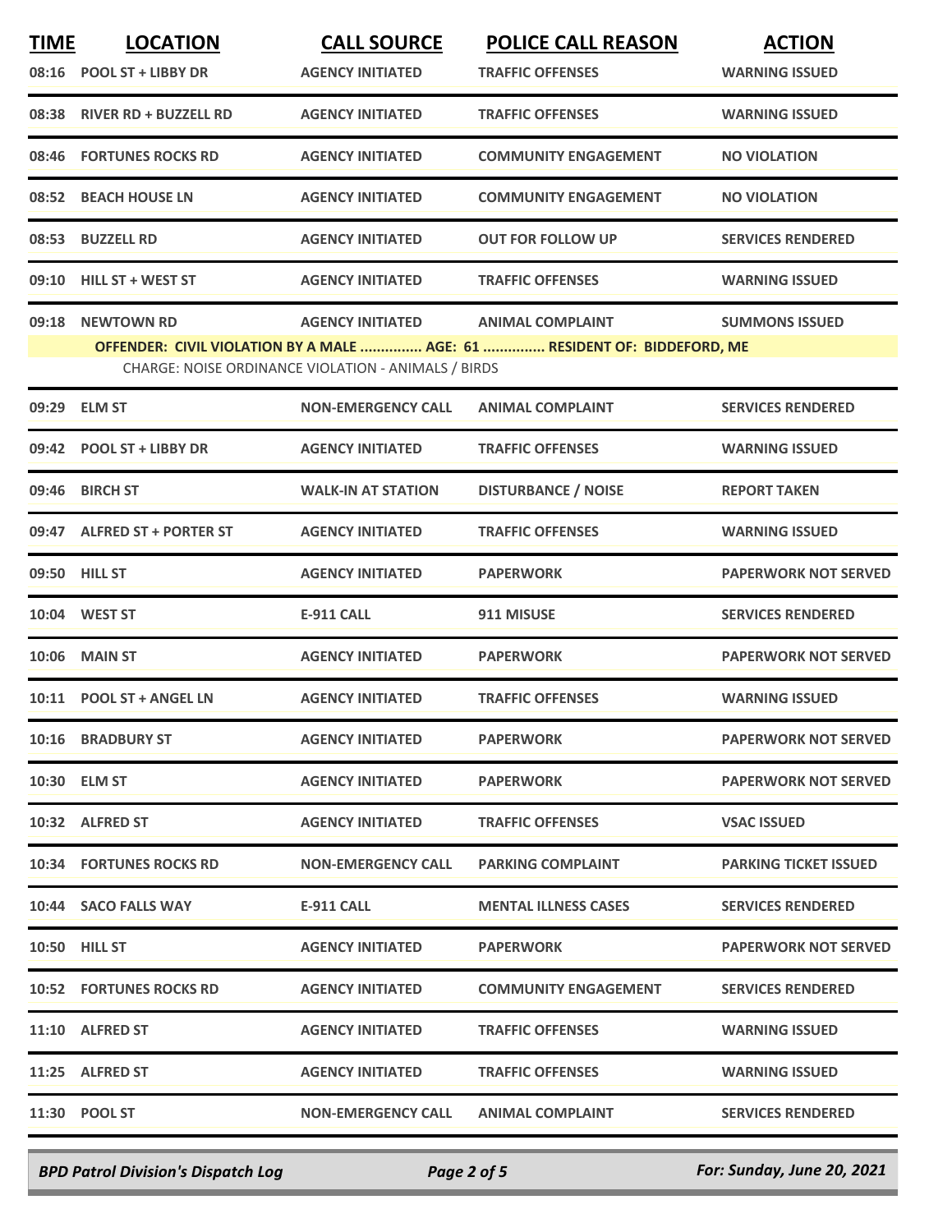| <b>TIME</b> | <b>LOCATION</b>                     | <b>CALL SOURCE</b>        | <b>POLICE CALL REASON</b>                                   | <b>ACTION</b>            |
|-------------|-------------------------------------|---------------------------|-------------------------------------------------------------|--------------------------|
|             | 11:33 ALFRED ST                     | <b>AGENCY INITIATED</b>   | <b>TRAFFIC OFFENSES</b>                                     | <b>VSAC ISSUED</b>       |
|             | 11:37 SOUTH ST                      | <b>NON-EMERGENCY CALL</b> | <b>ANIMAL COMPLAINT</b>                                     | <b>SUMMONS ISSUED</b>    |
|             | CHARGE: ALLOWING DOG TO BE AT LARGE |                           | OFFENDER: WAYNE D WINN  AGE: 44  RESIDENT OF: BIDDEFORD, ME |                          |
|             | 11:51 POOL ST + SHORE RD            | <b>NON-EMERGENCY CALL</b> | <b>VEHICLE CRASH - POLICE ONLY</b>                          | <b>SERVICES RENDERED</b> |
|             | 12:11 ELM ST                        | <b>AGENCY INITIATED</b>   | <b>TRAFFIC OFFENSES</b>                                     | <b>VSAC ISSUED</b>       |
|             | 12:13 OLD DOGS LN                   | <b>NON-EMERGENCY CALL</b> | <b>CRIM THREAT / TERRORIZING</b>                            | <b>REPORT TAKEN</b>      |
|             | 12:20 BIRCH ST                      | <b>AGENCY INITIATED</b>   | <b>ALL OTHER</b>                                            | <b>SERVICES RENDERED</b> |
| 12:44       | <b>BOULDER WAY</b>                  | <b>NON-EMERGENCY CALL</b> | <b>VEHICLE CRASH - POLICE ONLY</b>                          | <b>SERVICES RENDERED</b> |
|             | 12:52 POOL ST                       | <b>NON-EMERGENCY CALL</b> | <b>SUSPICION</b>                                            | <b>GONE ON ARRIVAL</b>   |
|             | 13:01 SOUTH ST                      | <b>E-911 CALL</b>         | 911 MISUSE                                                  | <b>SERVICES RENDERED</b> |
|             | 13:20 WENTWORTH ST                  | <b>NON-EMERGENCY CALL</b> | <b>CIVIL COMPLAINT</b>                                      | <b>CIVIL COMPLAINT</b>   |
|             | 13:20 GREEN ST                      | <b>E-911 CALL</b>         | <b>DISTURBANCE / NOISE</b>                                  | <b>UNFOUNDED</b>         |
|             | 13:21 SOUTH ST                      | <b>AGENCY INITIATED</b>   | <b>TRAFFIC OFFENSES</b>                                     | <b>WARNING ISSUED</b>    |
|             | 13:25 MAY ST                        | <b>AGENCY INITIATED</b>   | <b>TRAFFIC OFFENSES</b>                                     | <b>WARNING ISSUED</b>    |
|             | 13:32 SULLIVAN ST                   | <b>NON-EMERGENCY CALL</b> | <b>HARASSMENT</b>                                           | <b>REPORT TAKEN</b>      |
|             | 13:33 MAY ST                        | <b>AGENCY INITIATED</b>   | <b>TRAFFIC OFFENSES</b>                                     | <b>VSAC ISSUED</b>       |
|             | 13:56 BALD AVE                      | <b>AGENCY INITIATED</b>   | <b>TRAFFIC OFFENSES</b>                                     | <b>WARNING ISSUED</b>    |
|             | <b>14:03 FORTUNES ROCKS RD</b>      | <b>E-911 CALL</b>         | 911 MISUSE                                                  | <b>SERVICES RENDERED</b> |
|             | 14:35 POOL ST                       | <b>AGENCY INITIATED</b>   | <b>ANIMAL COMPLAINT</b>                                     | <b>SERVICES RENDERED</b> |
|             | 14:41 FORTUNES ROCKS RD             | <b>AGENCY INITIATED</b>   | <b>COMMUNITY ENGAGEMENT</b>                                 | <b>NO VIOLATION</b>      |
|             | 14:53 ADAMS ST                      | <b>NON-EMERGENCY CALL</b> | <b>DISTURBANCE / NOISE</b>                                  | <b>SERVICES RENDERED</b> |
|             | 14:56 BEACH HOUSE LN                | <b>AGENCY INITIATED</b>   | <b>COMMUNITY ENGAGEMENT</b>                                 | <b>NO VIOLATION</b>      |
|             | 15:10 SOUTH ST                      | <b>AGENCY INITIATED</b>   | <b>ANIMAL COMPLAINT</b>                                     | <b>SERVICES RENDERED</b> |
|             | 15:21 HILL ST + WESTFIELD EXT       | <b>AGENCY INITIATED</b>   | <b>TRAFFIC OFFENSES</b>                                     | <b>WARNING ISSUED</b>    |
|             | 15:38 ELM ST                        | <b>AGENCY INITIATED</b>   | <b>TRAFFIC OFFENSES</b>                                     | <b>WARNING ISSUED</b>    |
|             | 15:53 HILL ST                       | <b>AGENCY INITIATED</b>   | <b>TRAFFIC OFFENSES</b>                                     | <b>WARNING ISSUED</b>    |
|             |                                     |                           |                                                             |                          |

*BPD Patrol Division's Dispatch Log Page 3 of 5 For: Sunday, June 20, 2021*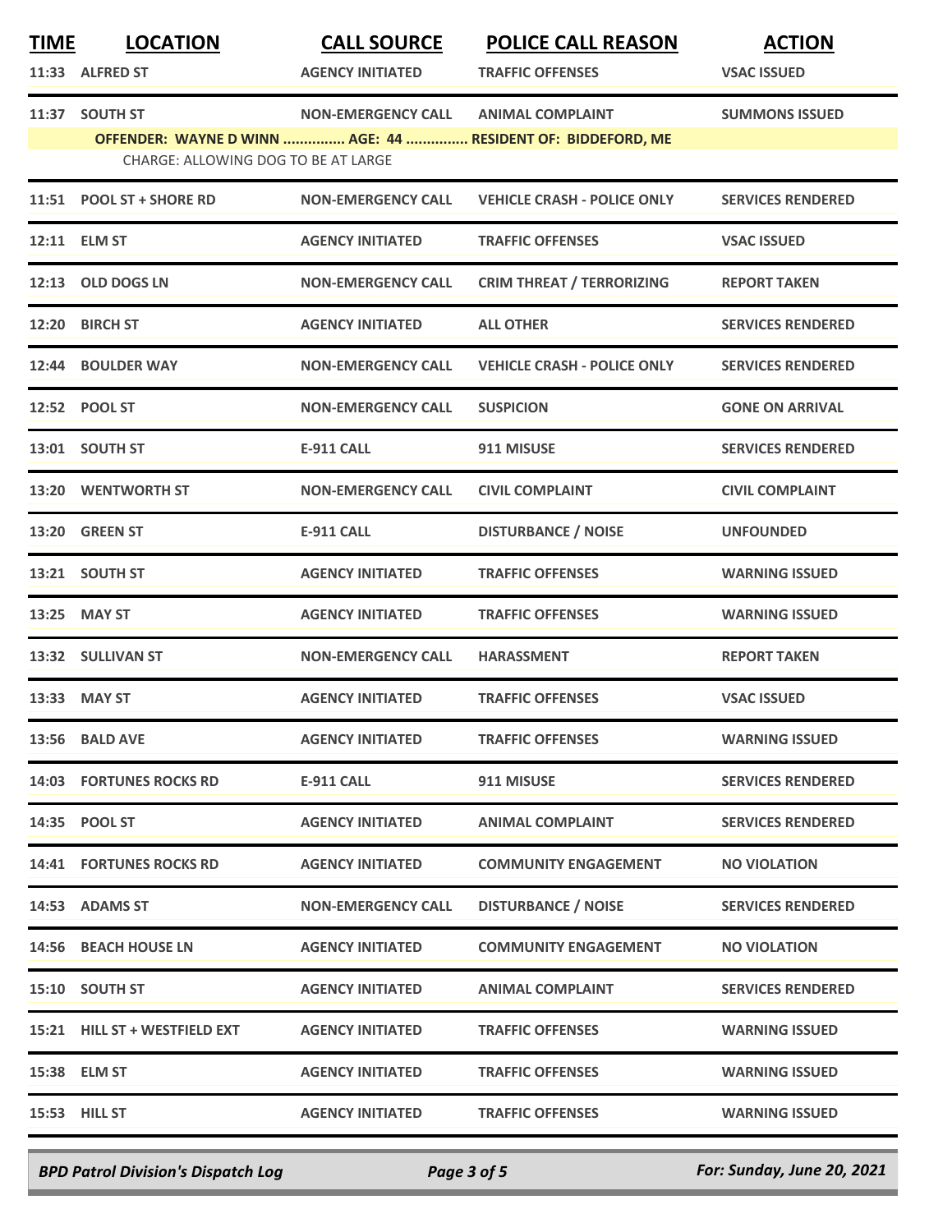| <b>TIME</b> | <b>LOCATION</b>                                                                                         | <b>CALL SOURCE</b>        | <b>POLICE CALL REASON</b>        | <b>ACTION</b>            |  |
|-------------|---------------------------------------------------------------------------------------------------------|---------------------------|----------------------------------|--------------------------|--|
|             | 16:01 ALFRED ST                                                                                         | <b>AGENCY INITIATED</b>   | <b>MENTAL ILLNESS CASES</b>      | <b>REPORT TAKEN</b>      |  |
|             | 16:06 ALFRED ST + PORTER ST                                                                             | <b>AGENCY INITIATED</b>   | <b>TRAFFIC OFFENSES</b>          | <b>WARNING ISSUED</b>    |  |
|             | 16:11 ALFRED ST + LAMBERT ST                                                                            | <b>AGENCY INITIATED</b>   | <b>TRAFFIC OFFENSES</b>          | <b>WARNING ISSUED</b>    |  |
|             | 16:21 ELM ST                                                                                            | <b>NON-EMERGENCY CALL</b> | <b>CRIM THREAT / TERRORIZING</b> | <b>REPORT TAKEN</b>      |  |
|             | 16:55 POOL ST + MIDDLE ST                                                                               | <b>AGENCY INITIATED</b>   | <b>TRAFFIC OFFENSES</b>          | <b>WARNING ISSUED</b>    |  |
|             | 17:20 MAIN ST                                                                                           | <b>AGENCY INITIATED</b>   | <b>TRAFFIC OFFENSES</b>          | <b>WARNING ISSUED</b>    |  |
|             | 17:22 SUMMER ST                                                                                         | <b>NON-EMERGENCY CALL</b> | <b>ROAD HAZARD</b>               | <b>SERVICES RENDERED</b> |  |
|             | 17:24 BRIARWOOD DR                                                                                      | <b>E-911 CALL</b>         | <b>CHECK WELFARE</b>             | <b>SERVICES RENDERED</b> |  |
|             | 17:26 ALFRED ST                                                                                         | <b>AGENCY INITIATED</b>   | <b>PAPERWORK</b>                 | <b>SERVICES RENDERED</b> |  |
|             | 17:59 SULLIVAN ST                                                                                       | <b>NON-EMERGENCY CALL</b> | <b>CIVIL COMPLAINT</b>           | <b>CIVIL COMPLAINT</b>   |  |
|             | 18:03 ADAMS ST + JEFFERSON ST                                                                           | <b>E-911 CALL</b>         | <b>DISTURBANCE / NOISE</b>       | <b>SERVICES RENDERED</b> |  |
|             | 18:09 WEST ST                                                                                           | <b>NON-EMERGENCY CALL</b> | 911 MISUSE                       | <b>NEGATIVE CONTACT</b>  |  |
| 18:12       | <b>GRANITE ST</b>                                                                                       | <b>AGENCY INITIATED</b>   | <b>OUT FOR FOLLOW UP</b>         | <b>SERVICES RENDERED</b> |  |
|             | 18:27 WASHINGTON ST                                                                                     | <b>AGENCY INITIATED</b>   | <b>DRUG</b>                      | <b>REPORT TAKEN</b>      |  |
|             | 18:41 OLD DOGS LN                                                                                       | <b>NON-EMERGENCY CALL</b> | <b>ESCORT</b>                    | <b>SERVICES RENDERED</b> |  |
|             | 19:04 ALFRED ST                                                                                         | <b>AGENCY INITIATED</b>   | <b>OUT FOR FOLLOW UP</b>         | <b>SERVICES RENDERED</b> |  |
| 19:10       | <b>WASHINGTON ST</b>                                                                                    | <b>NON-EMERGENCY CALL</b> | <b>DISTURBANCE / NOISE</b>       | <b>SUMMONS ISSUED</b>    |  |
|             | OFFENDER: CHERYL LYNNE METHOT  AGE: 55  RESIDENT OF: BIDDEFORD, ME<br><b>CHARGE: DRINKING IN PUBLIC</b> |                           |                                  |                          |  |
|             | OFFENDER: LEO ADELARD DANIS  AGE: 56  RESIDENT OF: BIDDEFORD, ME                                        |                           |                                  |                          |  |
|             | <b>CHARGE: DRINKING IN PUBLIC</b>                                                                       |                           |                                  |                          |  |
| 19:27       | <b>ALFRED ST</b>                                                                                        | <b>AGENCY INITIATED</b>   | <b>CIVIL COMPLAINT</b>           | <b>CIVIL COMPLAINT</b>   |  |
|             | 19:29 POOL ST + FOSS ST                                                                                 | <b>AGENCY INITIATED</b>   | <b>ALL OTHER</b>                 | <b>NO VIOLATION</b>      |  |
| 20:12       | <b>BIRCH ST</b>                                                                                         | <b>NON-EMERGENCY CALL</b> | <b>CRIMINAL MISCHIEF</b>         | <b>REPORT TAKEN</b>      |  |
|             | 20:34 ALFRED ST + MARINER WAY                                                                           | <b>E-911 CALL</b>         | <b>BOLO</b>                      | <b>NEGATIVE CONTACT</b>  |  |
|             | 20:35 WASHINGTON ST                                                                                     | <b>NON-EMERGENCY CALL</b> | <b>SUSPICION</b>                 | <b>UNFOUNDED</b>         |  |
|             | 20:36 CHAPEL ST                                                                                         | <b>NON-EMERGENCY CALL</b> | <b>CIVIL COMPLAINT</b>           | <b>CIVIL COMPLAINT</b>   |  |
|             |                                                                                                         |                           |                                  |                          |  |